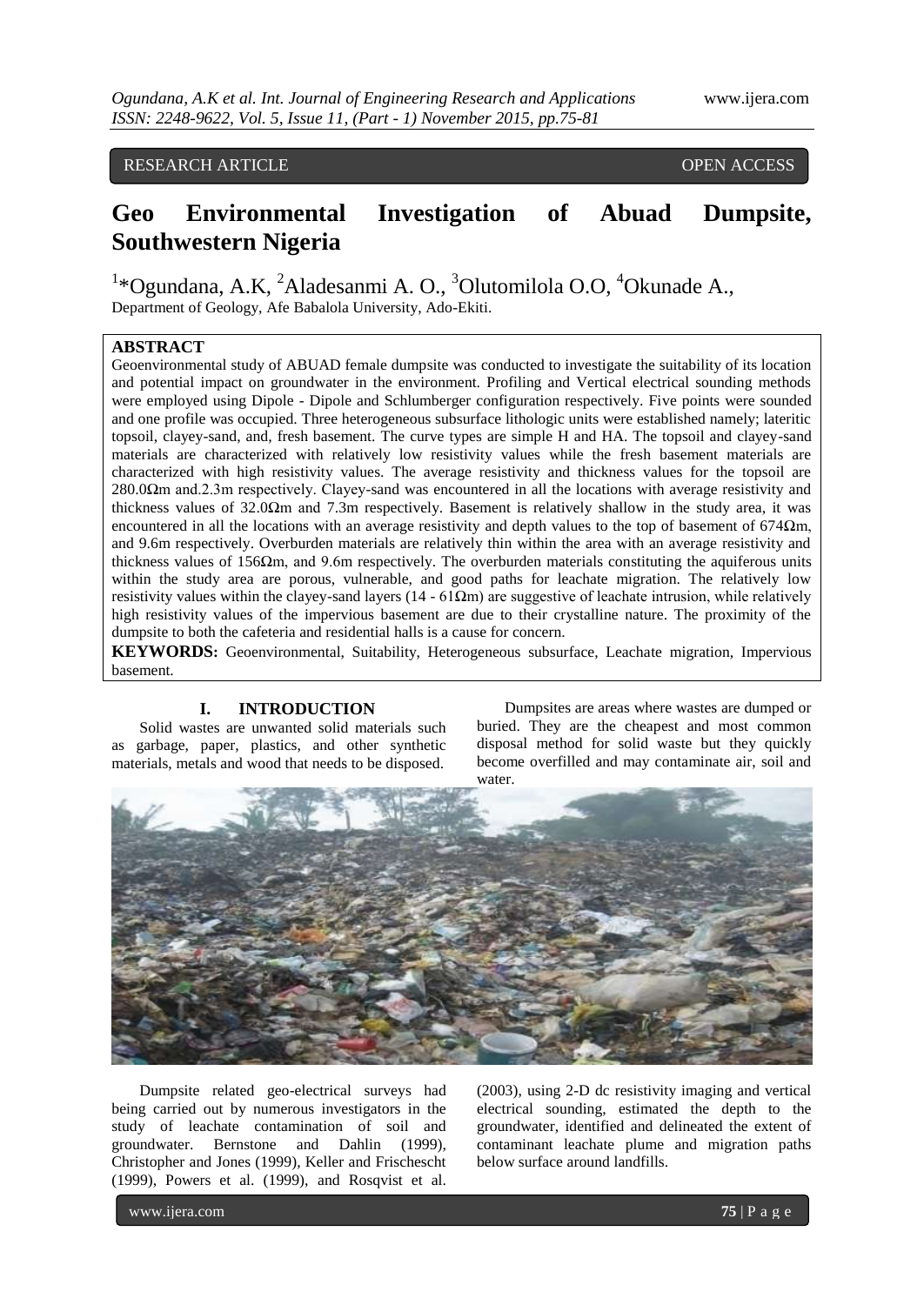Ehirim et al. 2009, used 2-D resistivity imaging of profile lines to isolate pollutants such as rock material contaminated with leachate plume and land fill gases as anomalously low or high resistive structures respectively.

Other Landfill related studies using the 2-D resistivity imaging method were also carried out by various authors (Olayinka and Olayiwole, 2000, Samsudeen et al, 2006, and Esmail et al, 2008). This is because of its inherent ability to detect vertical as well as lateral resistivity changes related to variations in fluid content, chemical composition, and contaminant migration.

Research on ground water contamination by landfills have also focused on the microbiology and chemistry of ground water (Hussein et al, 1989, Both and Vogt 1990, Asmuth and Stranberg, 1993), based on the laboratory analysis of groundwater samples.

The integrated use of geophysical and hydro physiochemical methods are often recommended in landfill studies (Bensoil et al, 1983, Mathias et al, 1994, kayabali et al, 1998).

Bayode et al, 2011 used a direct current electrical resistivity survey using the Schlumberger Vertical Electrical Sounding (VES) and dipole – dipole profiling techniques to map structurally controlled pollution plume around the Otutubiosun dumpsite, Akure, southwestern Nigeria.

The need for more studies and enlightenment campaigns exist and the job of creating awareness on healthy environmental practices needs to be viewed with more seriousness.

ABUAD dumpsite at the back of female hall of residence has being investigated to access the suitability of the location relative to the local geology and hydrogeology of the area, the appropriateness of its location, the practice and maintenance, and

finally, the possibility or any actual negative implication on the immediate environs was also investigated.

# **II. LOCATION AND GEOLOGY OF THE STUDY AREA**

## **2.1 Location**

Afe Babalola University is located in Ado-Ekiti along Ijan road, opposite The Federal Polytechnics. The study area is located at the north-western part of the University behind female hall of residence. The terain is gently undulating, with topographic elevation ranging from 345m to 370m above sea level. Ado Ekiti is underlain by crystalline rocks made of Older granite, Migmatite and Charnockites, with little or no fracture in most location and shallow overburden.

#### **2.2 Climate, Geology and Hydrogeology of The Area**

The area is situated within the tropical rain forest region, with a climate characterized by dry and wet seasons. Average annual rainfall in this area is 1300 mm, with average wet days of about 100. The annual temperature varies between  $18^{\circ}$ C to  $34^{\circ}$ C. The study area lies within the basement complex of southwestern Nigeria and is made up of; older granite, Migmatite and Charnockites. The overburden is relatively shallow within the study area with average of 9.6m. The groundwater is found within the overburden and fractured basement while the area is drained by the river Ogbese which flow SW-NE direction. The basement complex rocks are poor aquifers as they are characterized by low porosity and negligible permeability, resulting from their crystalline nature.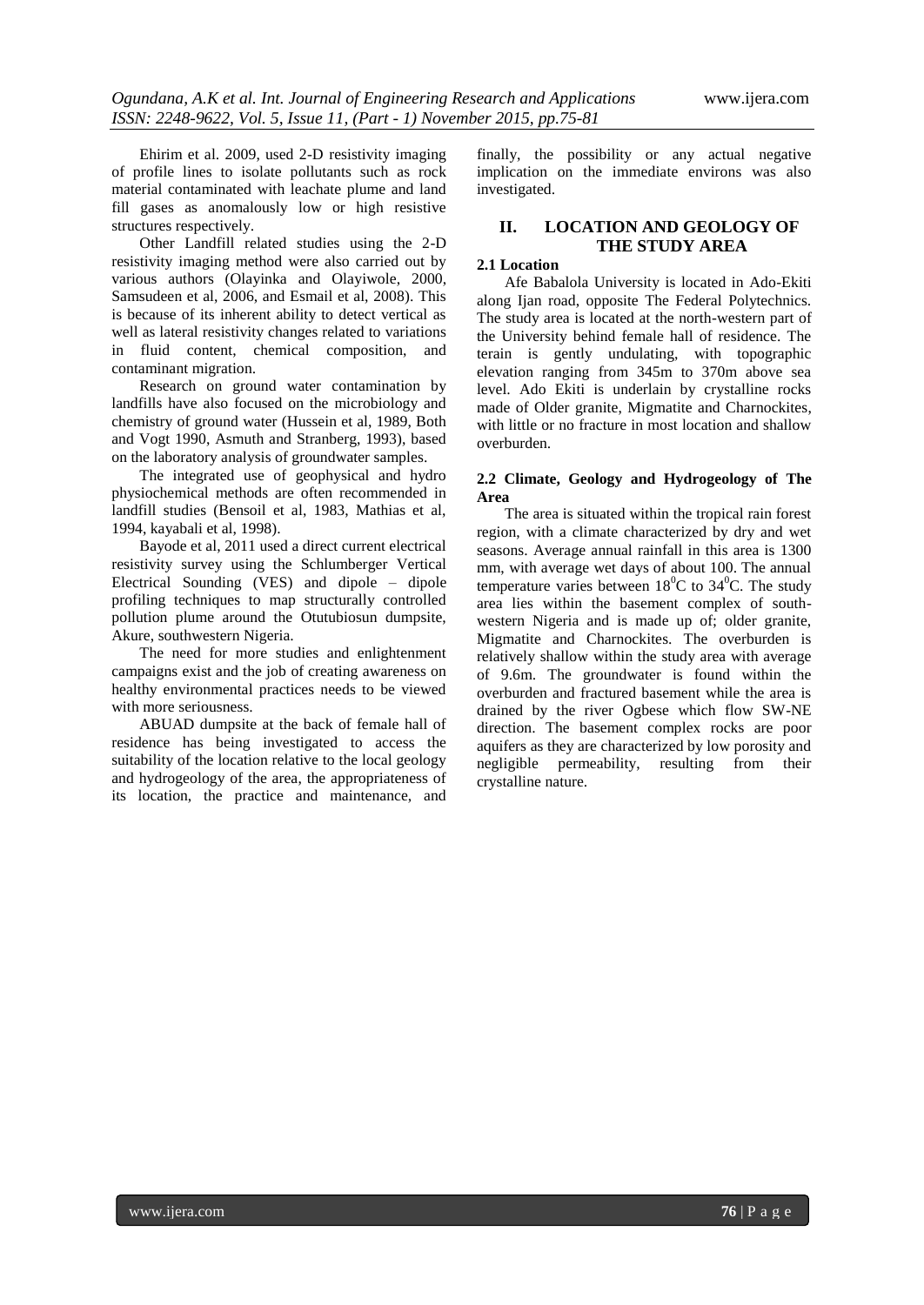*Ogundana, A.K et al. Int. Journal of Engineering Research and Applications* www.ijera.com *ISSN: 2248-9622, Vol. 5, Issue 11, (Part - 1) November 2015, pp.75-81*



Fig. 1. Geology Map Of The Study area

# **III. Methodology, Data acquisition and Interpretation**

A reconnaissance survey of study area was carried out for site familiarization and planning. This was followed with geophysical investigation of the dumpsite and environs. Geophysical methods are indirect site investigation techniques and predominantly non-intrusive. Two methods namely Resistivity Sounding and Resistivity Profiling were adopted. Soil resistivity meter (PASI) was used for the geophysical tests. It is highly reliable and reproducible. Resistivity sounding was adopted in resolving resistivity variation with depth, thus sounding helped in delineating the various subsurface lithological units, hydrogeological significance and the protective capacity or vulnerability of the subsurface layers to possible pollution.

Resistivity profiling was adopted in resolving horizontal resistivity variation in this study, hence profiling helped in establishing the lateral continuity of the various subsurface lithological units.

# **IV. RESULTS AND DISCUSSIONS 4.1 Vertical Electrical Sounding**

A total of 5 VES locations across 1 traverse was spread over the study area. The processed data were

interpreted, resulting curve types were assessed, existing subsurface lithologic units were established, and the geoelectric properties of the various subsurface layers were used in delineating the aquiferous units in the study area. The results are presented in the form of table (Table 1), geoelectric curves (Figure 2) and sections (Figure; 3a & b, 4). Three different subsurface lithologic sequences were established namely; lateritic topsoil, clayey-sand and basement. The curve types range between simple H and HA. The topsoil and clayey-sand materials are characterised with relatively low resistivity values while the basement materials are typified with high resistivity values. A summary of the results of interpretation, on which the findings were hinged, is shown in figure 2 below.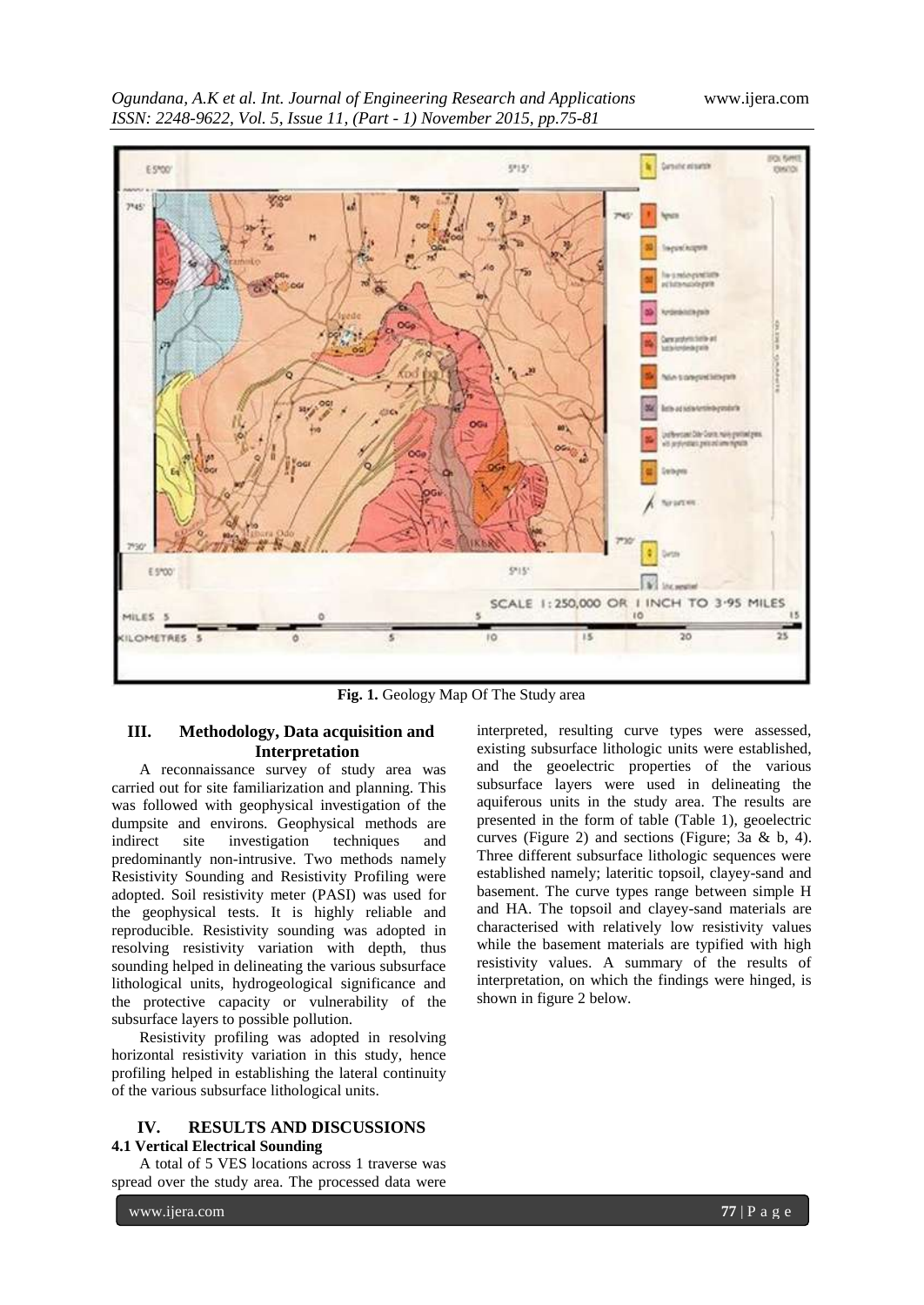*Ogundana, A.K et al. Int. Journal of Engineering Research and Applications* www.ijera.com *ISSN: 2248-9622, Vol. 5, Issue 11, (Part - 1) November 2015, pp.75-81*







| <b>Table 1:</b> Correlation Table |                  |           |              |          |           |          |
|-----------------------------------|------------------|-----------|--------------|----------|-----------|----------|
| <b>VES POINT</b>                  |                  |           | $\mathbf{2}$ | 3        | 4         | 5        |
| <b>CURVE TYPE</b>                 |                  | <b>HA</b> | <b>HA</b>    | HA       | <b>HA</b> | H        |
| <b>LITHOLOGY</b>                  |                  |           |              |          |           |          |
| <b>TOP SOIL</b>                   | <b>TOP</b>       | $\Omega$  | $\Omega$     | $\Omega$ | $\Omega$  | $\Omega$ |
|                                   | <b>BASE</b>      | 2.3       | 2.5          | 0.8      | 2.3       | 3.8      |
|                                   | <b>THICKNESS</b> | 2.3       | 2.5          | 0.8      | 2.3       | 3.8      |
|                                   | $\Omega$ m       | 198       | 401          | 68       | 306       | 426      |
| Clayey Sand                       | <b>TOP</b>       | 2.3       | 2.5          | 0.8      | 2.3       | 3.8      |
|                                   | <b>BASE</b>      | 8.1       | 13.5         | 9.8      | 6.3       | 10.7     |
|                                   | <b>THICKNESS</b> | 5.8       | 11.0         | 9.0      | 4.0       | 6.9      |
|                                   | $\Omega$ m       | 16        | 61           | 27       | 44        | 14       |
| <b>BASEMENT</b>                   | <b>TOP</b>       | 8.1       | 13.5         | 9.8      | 6.3       | 10.7     |
|                                   | $\Omega$ m       | 524       | 566          | 1223     | 986       | 70       |

## **4.1.1 Geoelectric Units**

The geoelectric sections (Figures 3a & b) show the variations of resistivity and thickness values of layers within the depth penetrated in the study area. Three subsurface layers were revealed: Lateritic Topsoil, Clayey-sand and presumed Fresh basement.

#### **Topsoil**

The topsoil is relatively thin across the study area with an average resistivity and thickness values of 280Ωm and.2.3m respectively.

#### **Clayey-sand**

Clayey-sand was encountered across the area with average resistivity and thickness values of 32Ωm and 7.3m respectively.

#### **Basement**

The basement is the fresh bedrock and is the last layer. It is relatively shallow in the study area, it was encountered in all the locations and the average resistivity and depth values to the top of basement are 674Ωmand 10m respectively.

#### **Overburden**

The overburden in assumed to include all materials above the presumably fresh basement. The depth to the bedrock varies from 6.3 to 13.5m and the average depth to the bedrock is 10m (Table 1 and Figure 3a & b). Overburden thickness was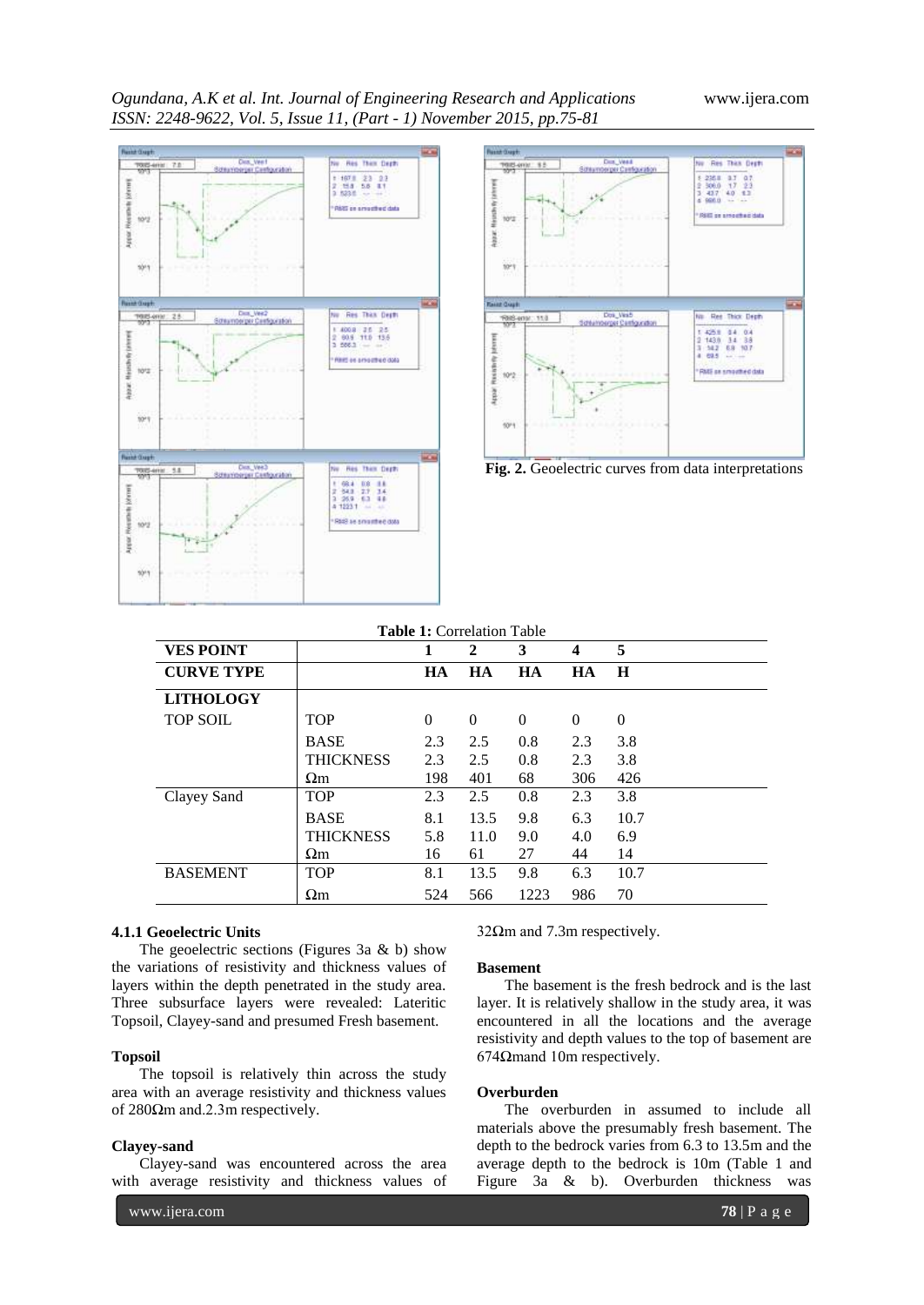established in all locations and the average resistivity and thickness values are  $156\Omega$ m and 10m. The overburden materials constitutes the aquiferous units

within the study area. The unit is porous, permeable and vulnerable to both leachate contamination and migration.



 $25.0<sub>m</sub>$ 



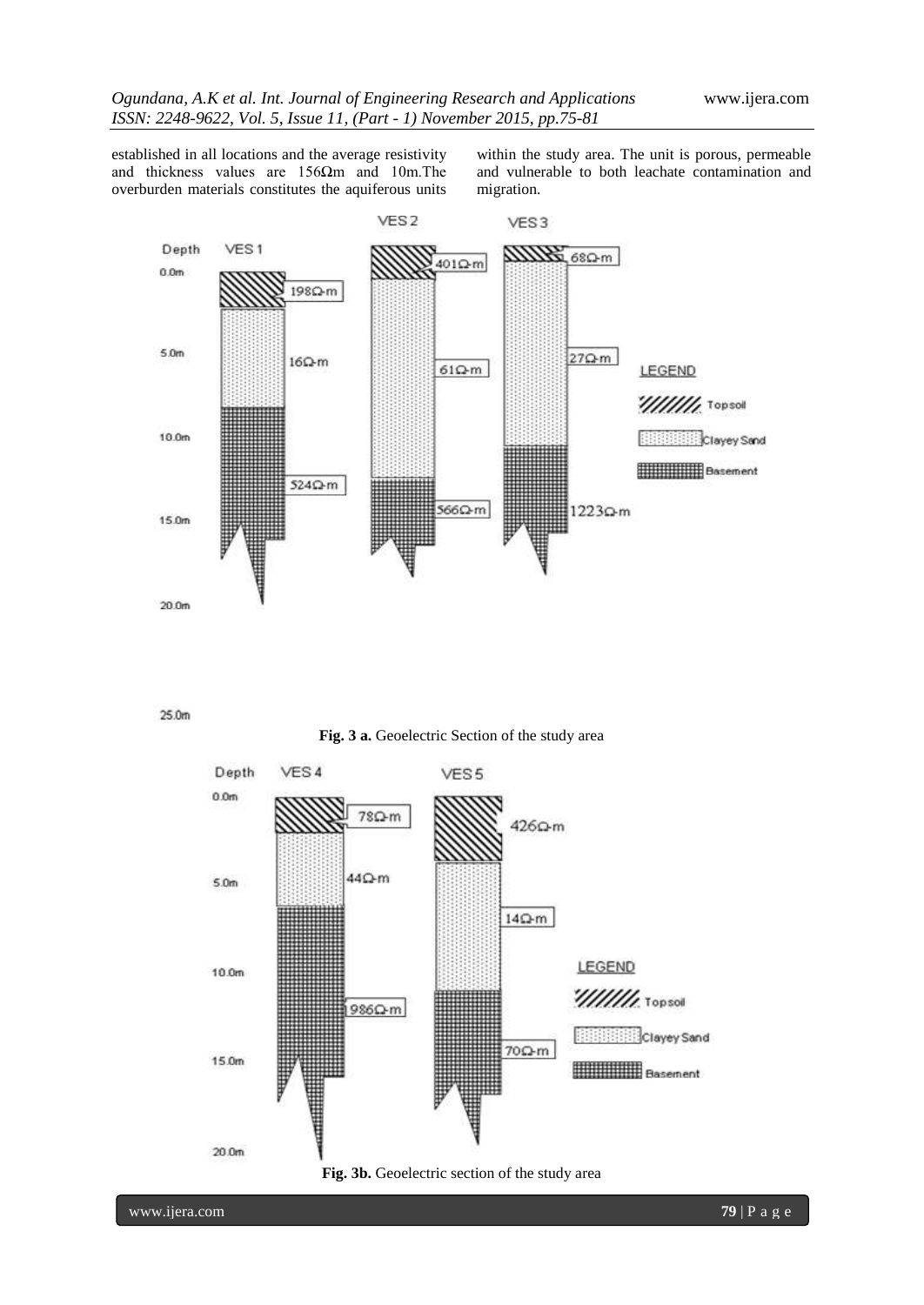#### **4.2 Horizontal Profiling**

Result of the profile carried out is presented in the section below. The traverse is 100meters long. Three continuous subsurface lithologic units namely; Lateritic topsoil (blue), clayey-sand (green) and fresh basement (reddish purple) were established by the

profile section. The results are presented in form of field, theoretical data and 2-D resistivity structures (Figure 4a, b & c). The 2-D resistivity plot revealed a relatively thin overburden and shallow basement across the study area.



# **V. DISCUSSION**

The top soils are generally thin (within  $0.8 - 3.8$ ) m, with the average of 2.3m) in most parts and the average apparent resistivity value is 280 Ω-m while the clayey sand layers are relatively thick (within 4.0 – 11.0 m, with an average of 7.3m). The clayey sand average apparent resistivity value is very low (32Ωm) across the study area. The combination of the top soil and clayey sand zones constitute the overburden units within the study area with an average thickness of 10m.

The overburden materials also constitute the aquiferous units within the study area. The aquiferous units (clayey sand in particular) are porous, vulnerable, and good paths for leachate migration.

The resistivity values within the clayey sand layers are relatively low (14.0 – 61.0  $\Omega$ -m) which suggest leachate intrusion, while impervious basement resistivity values relatively high due to their crystalline nature.

# **VI. RECOMMENDATIONS**

Detail and extensive geophysical studies should be conducted to locate a less vulnerable site for the dumpsite and arrangement should be made to relocation the existing site to a more appropriate location with higher protective capacity for groundwater.